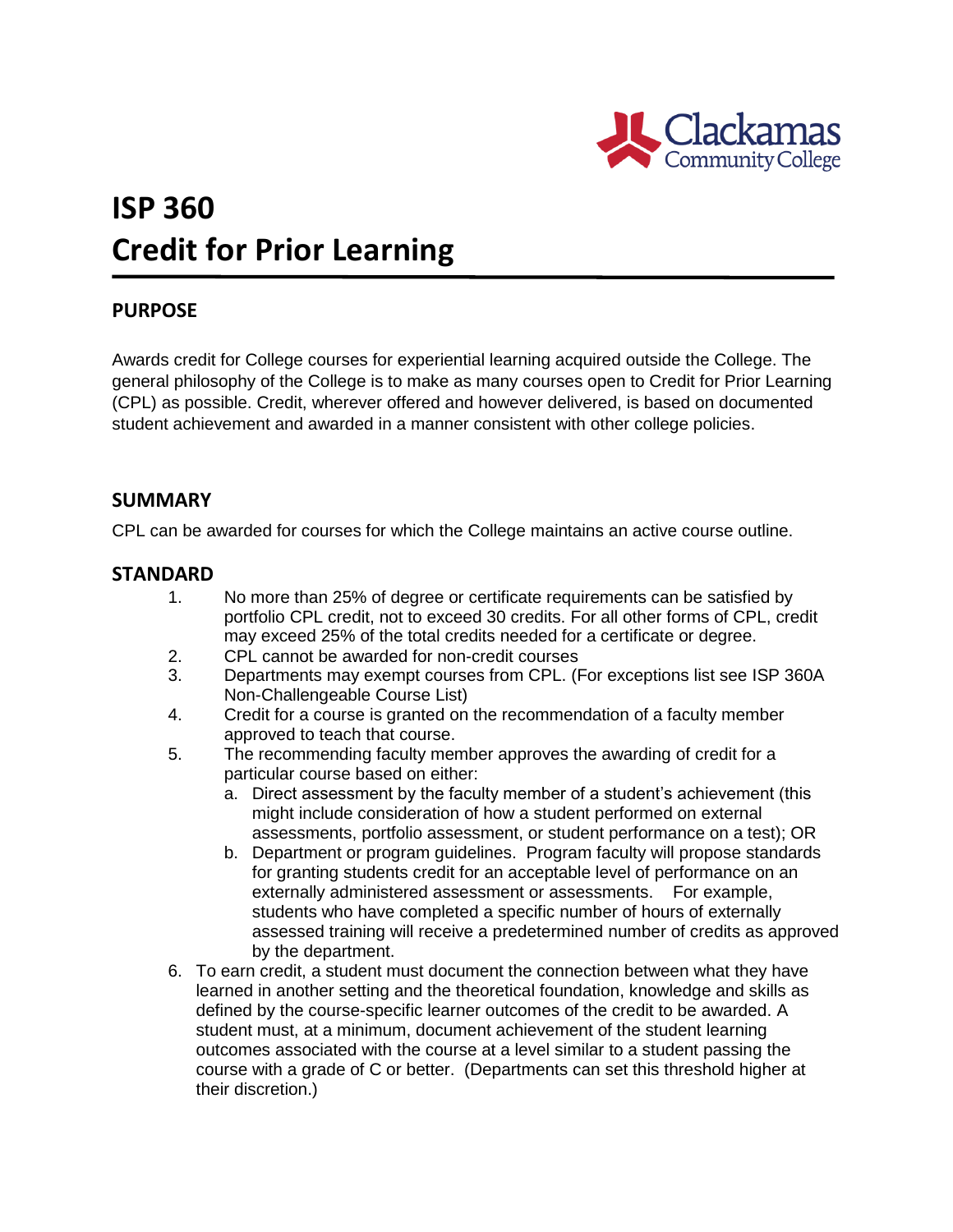- 7. Only enrolled students can receive CPL. To be considered an "enrolled student" at CCC for this purpose, a student must either:
	- a. Complete a minimum of three non-CPL credits at the college during the quarter in which CPL credit is requested; OR
	- b. Have received a minimum of 12 non-CPL credits from CCC in previous terms.

Portfolio prep classes taken as part of CPL attempts will count toward these totals, since credits earned in those classes are independent of CPL credit awards.

- 8. All CPL credit must be based on sufficient evidence provided by the student, the college, and/or an outside entity. Evidence required must be based on academically sound CPL assessment methods, including, but not limited to, institutionally developed tests, final examinations, performance-based assessments, demonstrations, presentations, portfolios, or industry certifications. Departments may use any combination of the following formats to assess and document student competencies in order to decide whether CPL should be granted:
	- a. CCC-administered assessments
		- i. Portfolio
		- ii. Challenge Test (produced by department)
		- iii. Performance Assessment (produced by department)
		- iv. Any Combination of a, b, and c that includes at least one of the above methods (*i*, *ii*, *iii*).
	- b. Externally administered assessments
		- i. External Exam (external test, such as CLEP)
		- ii. ACE-transcripted credit
		- iii. Industry Certification
		- iv. Professional Licensure
	- c. Externally administered at secondary level (covered in other ISPs)
		- i. Advanced Placement ("AP") Examination
		- ii. International Baccalaureate ("IB") Examination
	- d. Other
		- i. Authentic assessment to award CPL credit
- 9. How Transcripted/Grades:
	- a. Grades earned via CPL will always include a CPL notation on the student's transcript;
	- b. Successfully earned CPL credit will be noted either with a grade of A-C or Pass at the department's discretion.
- 10. Students may request CPL for the same course more than once.
- 11. Students may not request CPL credit for a course they have already taken or received transfer credit for at CCC.
- 12. CPL credit will not be paid for by financial aid funds

### **REVIEW HISTORY**

| $\overline{1}$<br>こommittee<br>זטו | ⊀eviewed | 2017<br>08.<br>⊃ecember |
|------------------------------------|----------|-------------------------|
|------------------------------------|----------|-------------------------|